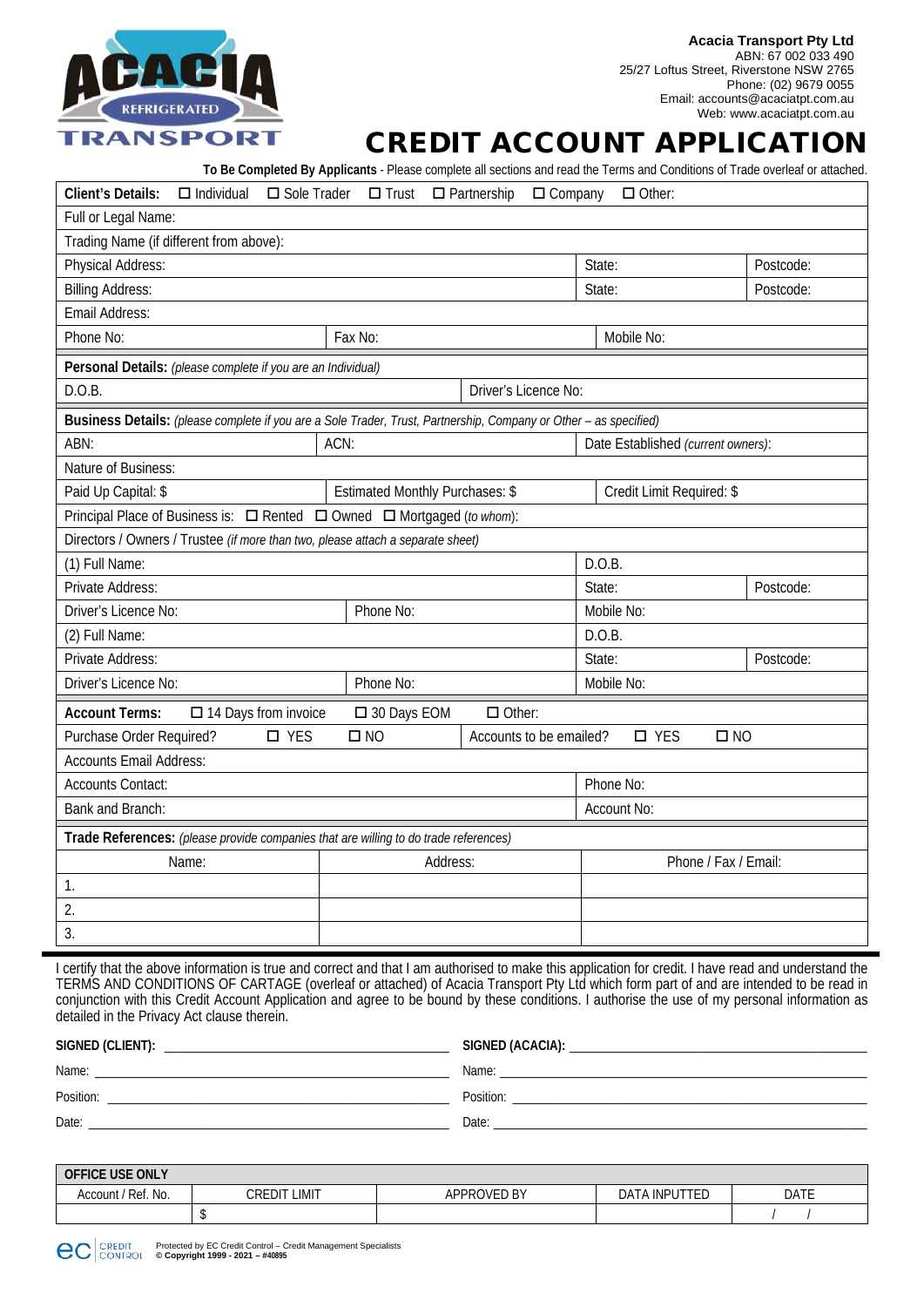## **Personal/Directors Guarantee and Indemnity**

IN CONSIDERATION of Acacia Transport Pty Ltd and its successors and assigns ("Acacia") at the request of the Guarantor (as is now acknowledged) supplying and continuing to supply goods and/or services to

("the Client") [*Insert Company Name In Box Provided]*

### **I/WE (also referred to as the "Guarantor/s") UNCONDITIONALLY AND IRREVOCABLY:**

- 1. **GUARANTEE** the due and punctual payment to Acacia of all monies which are now owing to Acacia by the Client and all further sums of money from time to time owing to Acacia by the Client in respect of goods and services supplied or to be supplied by Acacia to the Client or any other liability of the Client to Acacia, and the due observance and performance by the Client of all its obligations contained or implied in any contract or agreement with Acacia, including but not limited to the Terms & Conditions of Trade signed by the Client and annexed to this Guarantee and Indemnity. If for any reason the Client does not pay any amount owing to Acacia the Guarantor will immediately on demand pay the relevant amount to Acacia. In consideration of Acacia agreeing to supply the goods and/or services to the Client, the Guarantor charges all of its right, title and interest (joint or several) in any land, realty or other assets capable of being charged, owned by the Guarantor now or in the future, to secure the performance by the Guarantor of its obligations under this Guarantee and Indemnity (including, but not limited to, the payment of any money) and the Guarantor acknowledges that this personal guarantee and indemnity constitutes a security agreement for the purposes of the Personal Property Securities Act 2009 ("PPSA") and unequivocally consents to Acacia registering any interest so charged. Furthermore, it is agreed by both parties that where the Guarantor is acting in the capacity as a trustee for a trust, then the Guarantor agrees to charge all its right title and interest in any land realty, or other assets capable of being charged in its own capacity and in its capacity as trustee and shall be subject to the PPSA Registration as stated above. The Guarantor irrevocably appoints Acacia and each director of Acacia as the Guarantor's true and lawful attorney/s to perform all necessary acts to give effect to this clause including, but not limited to, signing any document on the Guarantor's behalf which Acacia may reasonably require to:<br>(a) register a financing statement or financing change statement in relation to a security interest or
	- (a) register a financing statement or financing change statement in relation to a security interest on the Personal Property Securities Register;
	- (b) register any other document required to be registered by the PPSA or any other law; or
	- correct a defect in a statement referred to in clause  $1(a)$  or  $1(b)$ .
- 2. **HOLD HARMLESS AND INDEMNIFY** Acacia on demand as a separate obligation against any liability (including but not limited to damages, costs, losses and legal fees calculated on a solicitor and own client basis) incurred by, or assessed against, Acacia in connection with:
	- (a) the supply of goods and/or services to the Client; or (b) the recovery of monies owing to Acacia by the Clien the recovery of monies owing to Acacia by the Client including the enforcement of this Guarantee and Indemnity, and including but not limited to Acacia's nominees contract default fee and legal costs; or
		- (c) monies paid by Acacia with the Client's consent in settlement of a dispute that arises or results from a dispute between, Acacia, the Client, and a third party or any combination thereof, over the supply of goods and/or services by Acacia to the Client.
- **I/WE FURTHER ACKNOWLEDGE AND AGREE THAT** 3. **I/We have received, read and understood Acacia's Terms and Conditions prior to entering into this Guarantee and Indemnity and agree to be bound by those Terms and Conditions.**
- 4. This Guarantee and Indemnity shall constitute an unconditional and continuing Guarantee and Indemnity and accordingly shall be irrevocable and remain in full force and effect until all monies owing to Acacia by the Client and all obligations herein have been fully paid satisfied and performed.
- 5. No granting of credit, extension of further credit, or granting of time and no waiver, indulgence or neglect to sue on Acacia's part (whether in respect of the Client or any one or more of any other Guarantor(s) or otherwise) and no failure by any named Guarantor to properly execute this Guarantee and Indemnity shall impair or limit the liability under this Guarantee and Indemnity of any Guarantor. Without affecting the Client's obligations to Acacia, each Guarantor shall be a principal debtor and liable to Acacia accordingly.
- 6. The liability under this Guarantee and Indemnity shall not be discharged, abrogated, prejudiced or affected by:
	- (a) any alteration, modification, variation or addition to any contract or agreement in respect of the supply of goods and/or services;
	- (a) the liquidation, receivership, administration, bankruptcy, dissolution, compromise or scheme of arrangement in respect of the Client; (b) any other act, omission or event which, but for this provision, might operate to discharge, impair or otherwise affect any obligations under this Guarantee and Indemnity of any of the rights, posers or remedies conferred by this Guarantee and Indemnity or by law.
- 7. The term "Guarantor" whenever used in this Guarantee and Indemnity shall, if there is more than one person named as Guarantor, mean and refer to each of them individually and all of them together unless the context otherwise requires, the obligations and agreements on the part of the Guarantor, shall include the Guarantor's executors, administrators, successors and permitted assignments (where applicable) contained in this Guarantee and Indemnity shall bind them jointly and severally.
- 8. **I/We have been advised to obtain independent legal advice before executing this Guarantee and Indemnity. I/we understand that I/we am/are liable for all amounts owing (both now and in the future) by the Client to Acacia.**
- 9. I/we irrevocably authorise Acacia to obtain from any person or company any information which Acacia may require for credit reference purposes. I/We further irrevocably authorise Acacia to provide to any third party, in response to credit references and enquiries about me/us or by way of information exchange with credit reference agencies, details of this Guarantee and Indemnity and any subsequent dealings that I/we may have with Acacia as a result of this Guarantee and Indemnity being actioned by Acacia.
- 10. The above information is to be used by Acacia for all purposes in connection with Acacia considering this Guarantee and Indemnity and the subsequent enforcement of the same.

**For and on behalf of the Client I/We confirm I/We have read, understood and accept the terms of this Guarantee and Indemnity and I/We agree to be bound by this Guarantee and Indemnity.**

| <b>GUARANTOR-1</b>                                      | <b>GUARANTOR-2</b>                   |
|---------------------------------------------------------|--------------------------------------|
|                                                         |                                      |
|                                                         |                                      |
|                                                         |                                      |
| SIGNATURE OF WITNESS: _________________________________ |                                      |
|                                                         |                                      |
|                                                         |                                      |
|                                                         |                                      |
|                                                         |                                      |
| EXECUTED as a Deed this day of<br>$20$ <sub>_____</sub> | EXECUTED as a Deed this day of<br>20 |

Note: 1. If the Client is a proprietary limited company, the Guarantor(s) must be the director(s) of the company.

2. If the Client is a limited partnership, the Guarantor(s) must be the general partners

4. If the Client is a club or incorporated society the Guarantor(s) should be the president and secretary or another committee member

**WARNING: THIS IS AN IMPORTANT DOCUMENT. YOU SHOULD SEE YOUR OWN LAWYER OR ADVISOR BEFORE SIGNING IT**

<sup>3.</sup> If the Client is a sole trader or partnership the Guarantor(s) should be some other suitable person(s).